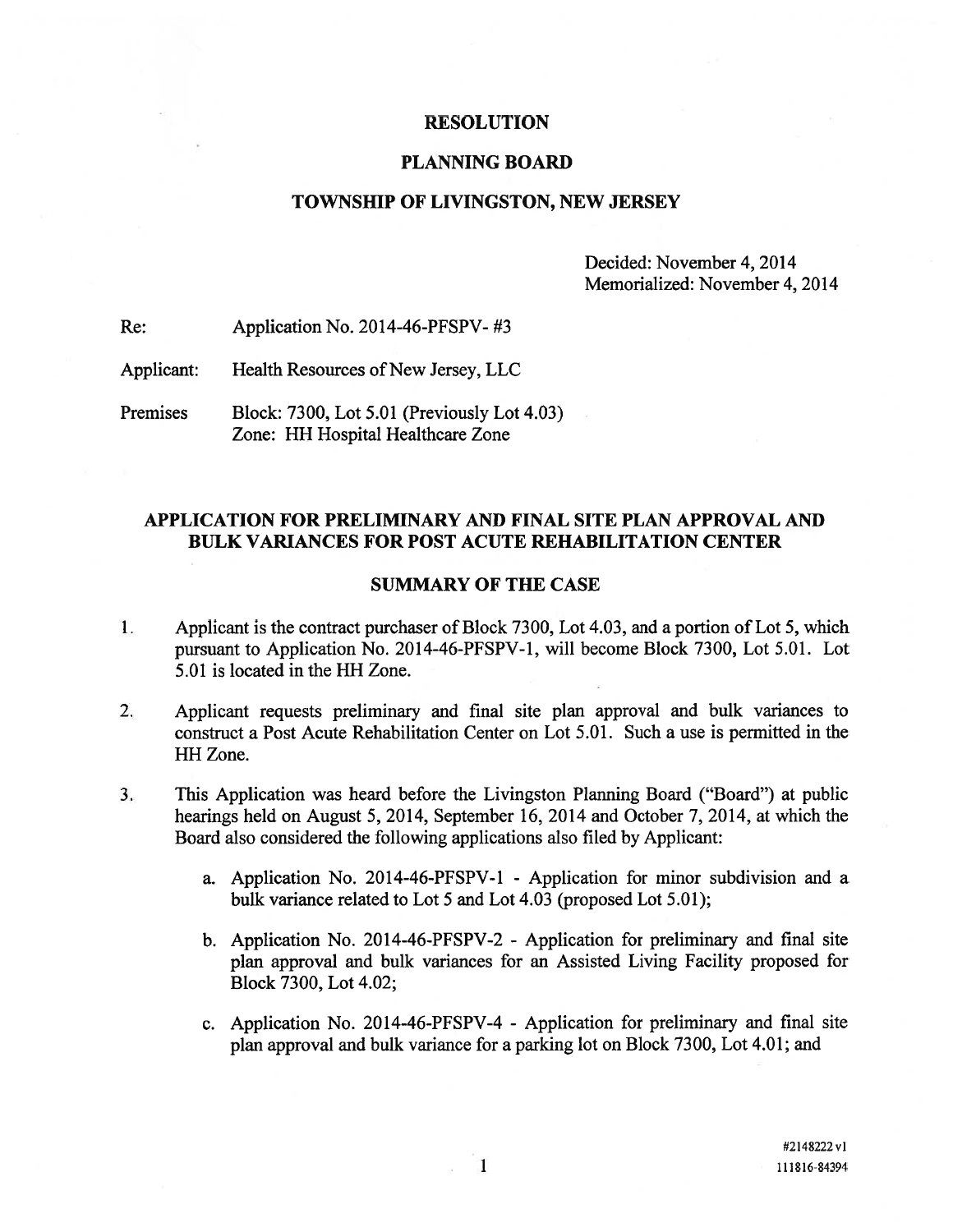- d. Application No. 2014-46-PFSPV-5 Application for preliminary and final site plan approval and bulk variances to reconfigure existing parking lot located on Block 7300, Lot 5 following the minor subdivision.
- 4. Applicant filed this Application and each of the other four above-referenced applications separately and separate filing fees were computed for each; however, because all five applications involved <sup>a</sup> single Applicant and adjacent property, all five applications were presented as one comprehensive overall plan as requested by the Township Technical Review Committee (TRAC) and were considered simultaneously at the same public hearings.
- 5. The Township Engineer, Richard Calbi, the Township Assistant Engineer, Jeannette Harduby, and the Township Planner, Veena Sawant, prepared <sup>a</sup> comprehensive detailed repor<sup>t</sup> with regard to all five applications, dated April 8, 2014 and revised through September 15, 2014 ("Professional Report"). It is attached to and incorporated in this Resolution, it will be referred to by page. The property has an extensive history which is well documented on pages 4 and 5 in the Professional Report.
- 6. The Applicant was represented by Barry H. Evenchick, of Walder Hayden, P.A. law firm who presented proof that all jurisdictional requirements including service and publication of notice have been met and that all taxes owed on the site have been paid.
- 7. Testifying on behalf of the Applicant were J. Michael Petry, who was accepted by the Board as an exper<sup>t</sup> in the fields of engineering and planning; Roland Borglund, who was accepted by the Board as an exper<sup>t</sup> in the field of architecture; and Gordon Meth, who was accepted by the Board as an exper<sup>t</sup> in traffic engineering.
- 8. In addition, the Board retained Brian Conway, <sup>a</sup> licensed landscape architect, who presented testimony concerning Applicant's proposed landscaping and the Board retained the following additional professionals who prepared reports in connection with these applications: Maser Consulting (Traffic - 8/20/14); Hatch Mott MacDonald (Sanitary Sewer & Water - 9/15/14); Maser Consulting (Drainage - 9/12/14).
- 9. On October 7, 2014, William Munday of the law firm McCusker, Anselmi, Rosen and Carvelli, appeared on behalf of Inglemoor Care Center L.P. (a potential business competitor of Applicant) in objection. Mr. Munday presented John Chadwick who was accepted by the Board as <sup>a</sup> <sup>p</sup>lanning consultant and who testified in opposition to some aspects of some of the requested variances.
- 10. Lawrence Neher, Esq. appeare<sup>d</sup> on behalf of Temple B'Nai Abraham who indicated that the Temple had met with the Applicant and had entered into <sup>a</sup> written agreemen<sup>t</sup> with it with regard to certain aspects of this Application and the other four applications, which impact the Temple properties. He asked the Board to impose <sup>a</sup> condition upon all five applications to require that <sup>a</sup> Certificate of Occupancy not be issued until the Temple had supplied an Estoppel Certificate indicating that the terms the written agreemen<sup>t</sup> between the Applicant and the Temple had been met.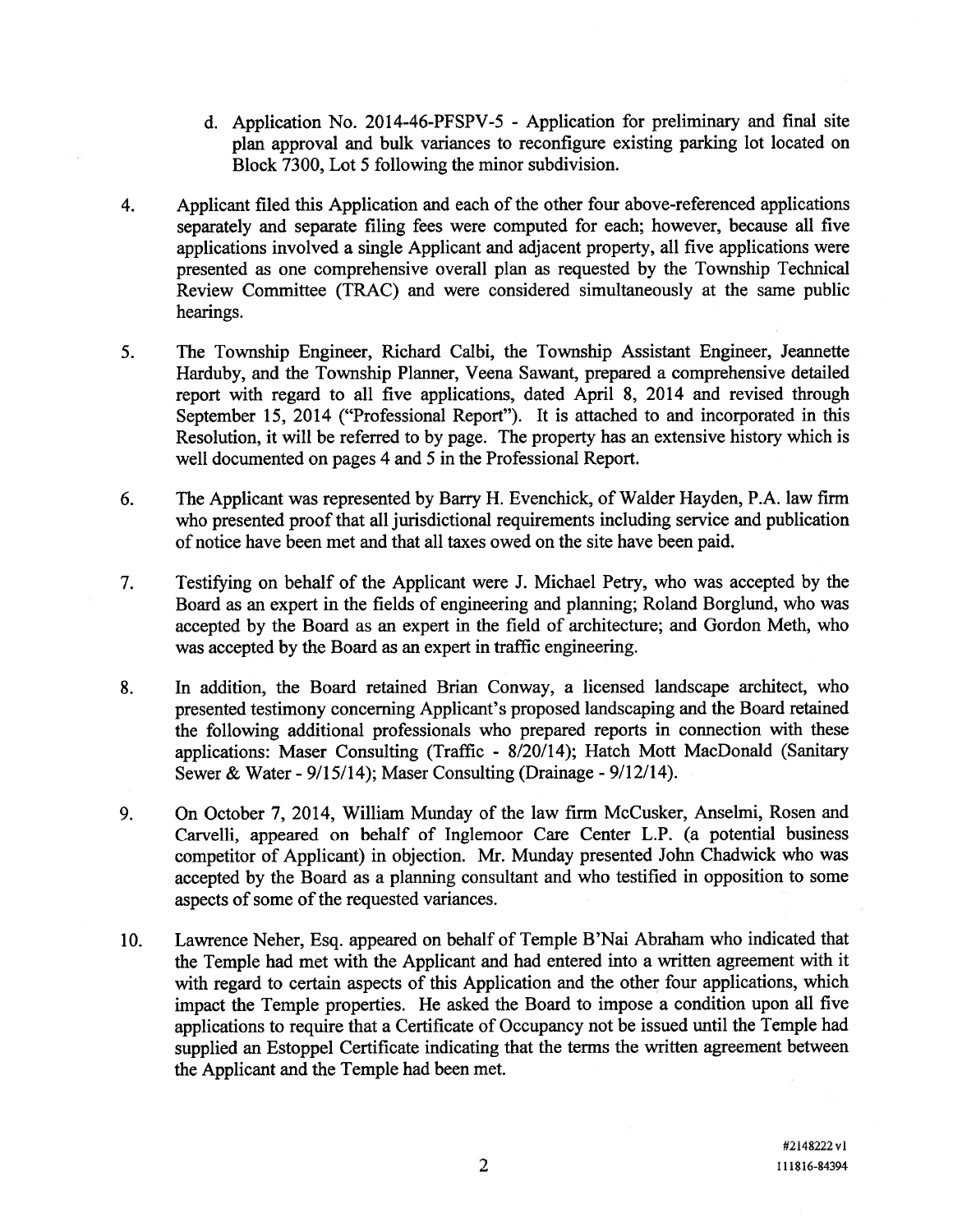- 11. Three residents from nearby homes appeare<sup>d</sup> either in opposition to aspects of the individual filed applications, or to aspects of them, or to clarify questions with regar<sup>d</sup> to some aspects of the five applications. They were Bunnie Ratner, Jeralyn Kobrick and Robert Rashkes. On October 7, 2014, Applicant notified the Board that Applicant had entered into <sup>a</sup> written agreemen<sup>t</sup> with Mrs. Ratner to address her site <sup>p</sup>lan concerns.
- 12. The Board did not receive notice of the terms of the agreements with Temple B'Nai Abraham and Ratner, nor did the Board indicate it would be responsible for enforcement of those agreements. For the record it was also noted that Bunny Ratner is the wife of Board Member Samuel Ratner, who recused himself from this matter.
- 13. Subsequent to the conclusion of the hearings, the Applicant made <sup>a</sup> reques<sup>t</sup> for individual bifurcated Resolutions for each of the five separate Applications.

## FINDINGS OF FACT

- 1. In 2006, <sup>a</sup> prior applicant obtained preliminary and final site <sup>p</sup>lan approva<sup>l</sup> and bulk variances to construct an office building on Lot 4.01. That approva<sup>l</sup> remains in effect, but has not been constructed. Mr. Petry testified that constructing the office building would require rock blasting to occur for a 6-month period.
- 2. This Application, if approved, would eliminate the office building on Lot 4.01 in favor of constructing <sup>a</sup> Post Acute Rehabilitation Center on the newly created Lot 5.01.
- 3. Lot 5.01 currently has <sup>124</sup> parking spaces that are used by employees of Saint Barnabas Medical Center.
- 4. Applicant proposes to construct <sup>a</sup> Post Acute Rehabilitation Center with parking on two levels below ground. The lower garage includes approximately <sup>87</sup> parking spaces (for use by Saint Barnabas Medical Center), with an additional <sup>88</sup> spaces in the upper garage (for use by staff of the Post Acute Rehabilitation Center). Applicant also proposes <sup>37</sup> surface parking spaces, including <sup>3</sup> barrier free spaces along East Cedar Street. Surface parking spaces would be primarily available for visitors and short-term staff parking for emergency situations.
- 5. The project will be accessed via two propose<sup>d</sup> 24-foot-wide ingress and egress driveways along East Cedar Street, one of which is located at the signalized intersection of East Cedar Street and Old Short Hills Road.
- 6. In addition to the building, Applicant's propose<sup>d</sup> site work also includes removing the existing pavement, curbing, fencing, guiderail, lighting, and concrete pa<sup>d</sup> and clearing trees and brush.
- 7. Mr. Petry testified that the currently propose<sup>d</sup> development would require approximately <sup>30</sup> days of rock removal, much of which could be accomplished without blasting.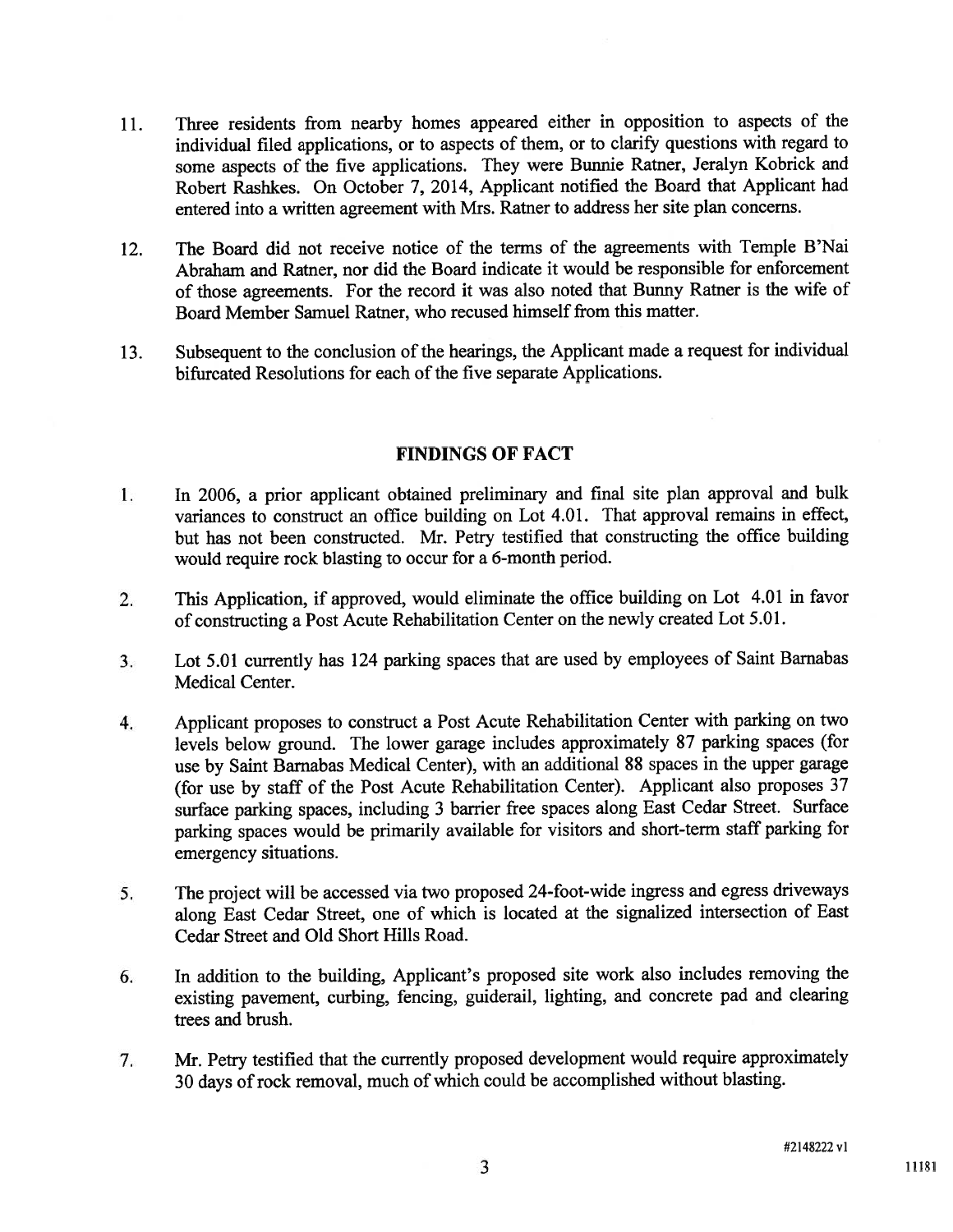- 8. In addition to preliminary and final site <sup>p</sup>lan approval, Applicant requires variances pursuant to N.J.S.A.  $40:55D-70(c)$  from the following provisions of the Township Code:
	- a.  $$170-118.2D(5)(c)$  to permit a building setback of 2.34', where 25' is required; and
	- b.  $\S170-118.2D(5)(d)$  to permit a parking setback of 7.69' to Lot 5, where 15' is required.
- 9. Currently, the existing parking are violates Township Code §170-94B(11), as it has an 18' drive aisle, where <sup>a</sup> 20' drive aisle is required for two-way traffic. This nonconforming condition will be eliminated.
- 10. Mr. Petry testified that although the Application requires building and parking setback variances, the adjacent lots are par<sup>t</sup> of <sup>a</sup> comprehensively designed medical campus. In addition, Lot 5.01 will have cross access with the adjacent property.
- 11. In addition, in response to comments received in the Professional Report, Applicant resubmitted plans to further improve the proposed stormwater facilities and landscaping on Lot 5.01. The approved plans thus comply with all requirements for landscaping and shade trees.
- 12. Applicant also agree<sup>d</sup> to further supplement the propose<sup>d</sup> landscaping and to comply with the comments presented in <sup>a</sup> letter dated September 30, 2014 from Mr. Conway.
- 13. Mr. Petry also testified that granting the variance would not cause any substantial detriment to the public goo<sup>d</sup> or substantially impair the zoning <sup>p</sup>lan or ordinance. Specifically, he testified that there will be no visual delineation of the property lines and no detrimental impact on the surrounding property to which the setbacks do not conform.
- 14. Mr. Chadwick did not provide any specific testimony regarding these variances. Any he did provide was contrary to Mr. Petry's testimony. While the testimony of Chadwick was contrary to that of Mr. Petry, the Board finds that the testimony by Chadwick was not persuasive and that the testimony of Mr. Petry was more credible. Mr. Petry provided significant fact based testimony over the course of three hearings which the Board finds to be credible. The Board further notes that the objector presenting Mr. Chadwick did not offer any supportive evidence and that the greater breadth of the evidence presented by the Applicant provided greater credibility.

# **CONCLUSIONS**

- The Board grants the reques<sup>t</sup> made by the Applicant for separate Resolutions on each of  $1.$ the five individual Applications which were consolidated for hearing.
- 2. This Application meets the requirements for preliminary and final site <sup>p</sup>lan approval.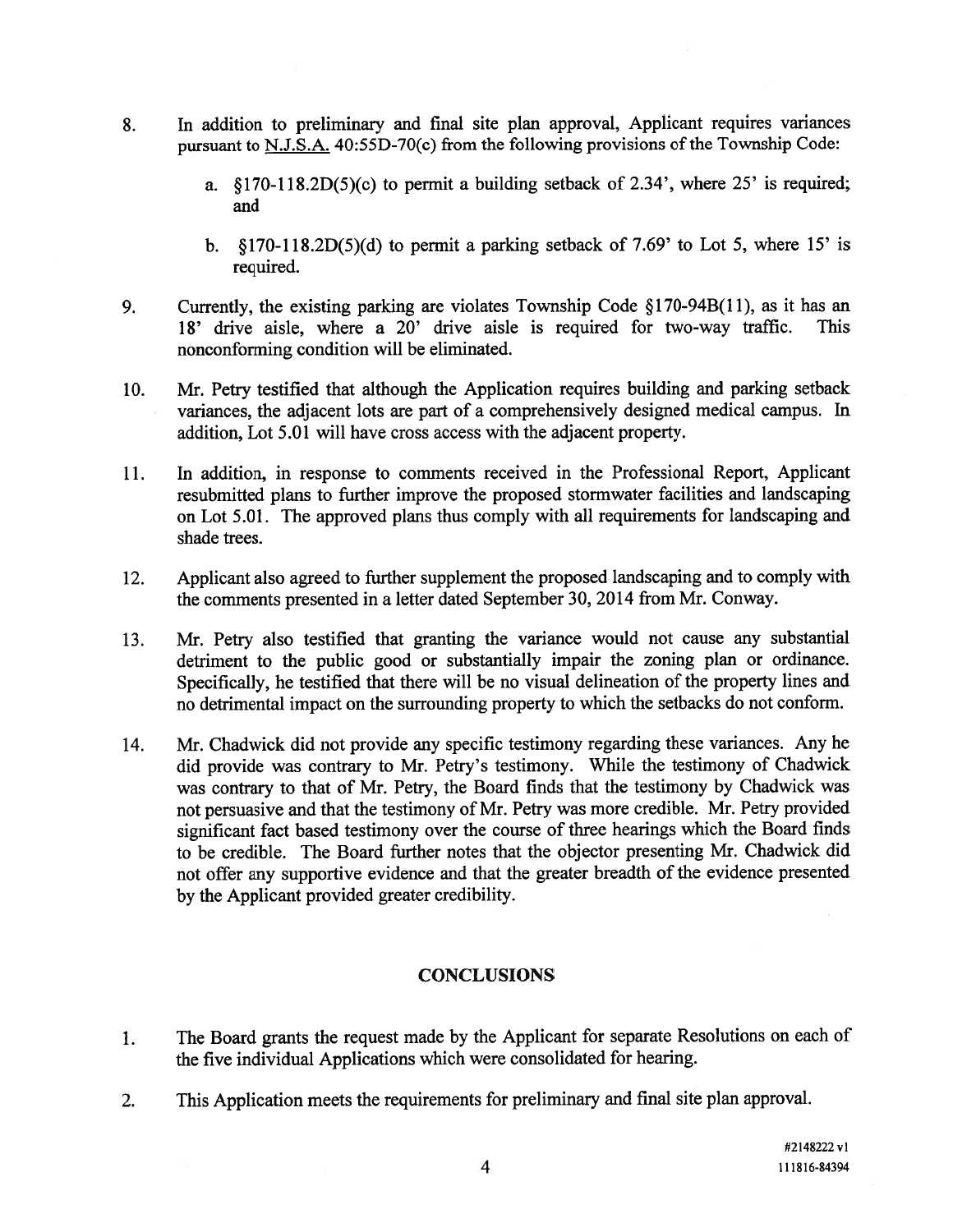- 3. Applicant requires variances from (i) §170-118.2D(5)(c) to permit <sup>a</sup> building setback of 2.34', where 25' is required; and (ii)  $$170-118.2D(5)(d)$  to permit a parking setback of 7.69' to Lot 5, where 15' is required.
- 4. The proposed use is permitted in the HH Zone, as <sup>a</sup> compliment to the hospital functions. Thus, the Post Acute Rehabilitation Center is an inherently beneficial use, and the variances requested in connection with this Application satisfy the positive criteria set forth in N.J.S.A. 40:55D-70(c)(2).
- 5. The Board further finds that the Application would still meet the positive criteria set forth in N.J.S.A. 40:55D-70(c)(2). Among other purposes, the Board concludes that the Application for medical facilities promotes the public health and contributes to the well being of persons. The benefits of this Application include, but are not limited to, (i) replacing the previously approved office building to <sup>a</sup> use that will have less impact; and (ii) constructing <sup>a</sup> use that requires far less, if any, rock blasting than the previously approved <sup>p</sup>lan. Because Lot 5.01 will be functionally integrated into the surrounding hospital campus, there are no detriments associated with' not having conforming interior building and parking setbacks. Thus, the benefits of the Application far outweigh the detriments.
- 6. The Application also satisfies the negative criteria set forth in  $N.J.S.A.$  40:55D-70(c), such that relief can be granted without substantial detriment to the public good and without substantial impairment to the zone plan. Creating <sup>a</sup> comprehensively planned hospital campus, including adjoining parking lots, promotes the goals of the Master Plan by promoting public health and safety which services the public good.
- 7. The Board grants the requested variances pursuan<sup>t</sup> to N.J.S.A. 40:55D-70(c)(2) as follows:

A: The Board grants <sup>a</sup> variance of 22.66 feet from the building setback requirements of Township Code §170-118.2D(5)(c) and;

B: The Board grants <sup>a</sup> parking setback variance of 7.31 feet for Lot 5 from the requirements of Township Code §170-118.D(5)(d).

- 8. This approva<sup>l</sup> is subject to the following conditions agree<sup>d</sup> to by the Applicant on the record:
	- A. Written responses to the final memoranda of the Township Engineer and Planner shall be provided.
	- B. The Site Plans shall be revised to: (1) show all changes agreed to on the hearing record; (2) identify in generalized terms how work will be <sup>p</sup>hased so as to preserve safety and functionality of the site during construction; and (3) make minor adjustments to parking in response to points raised by the Township Engineer, provided that the total number of parking spaces on and off site continue to be in excess of the requirements of the Township Code.